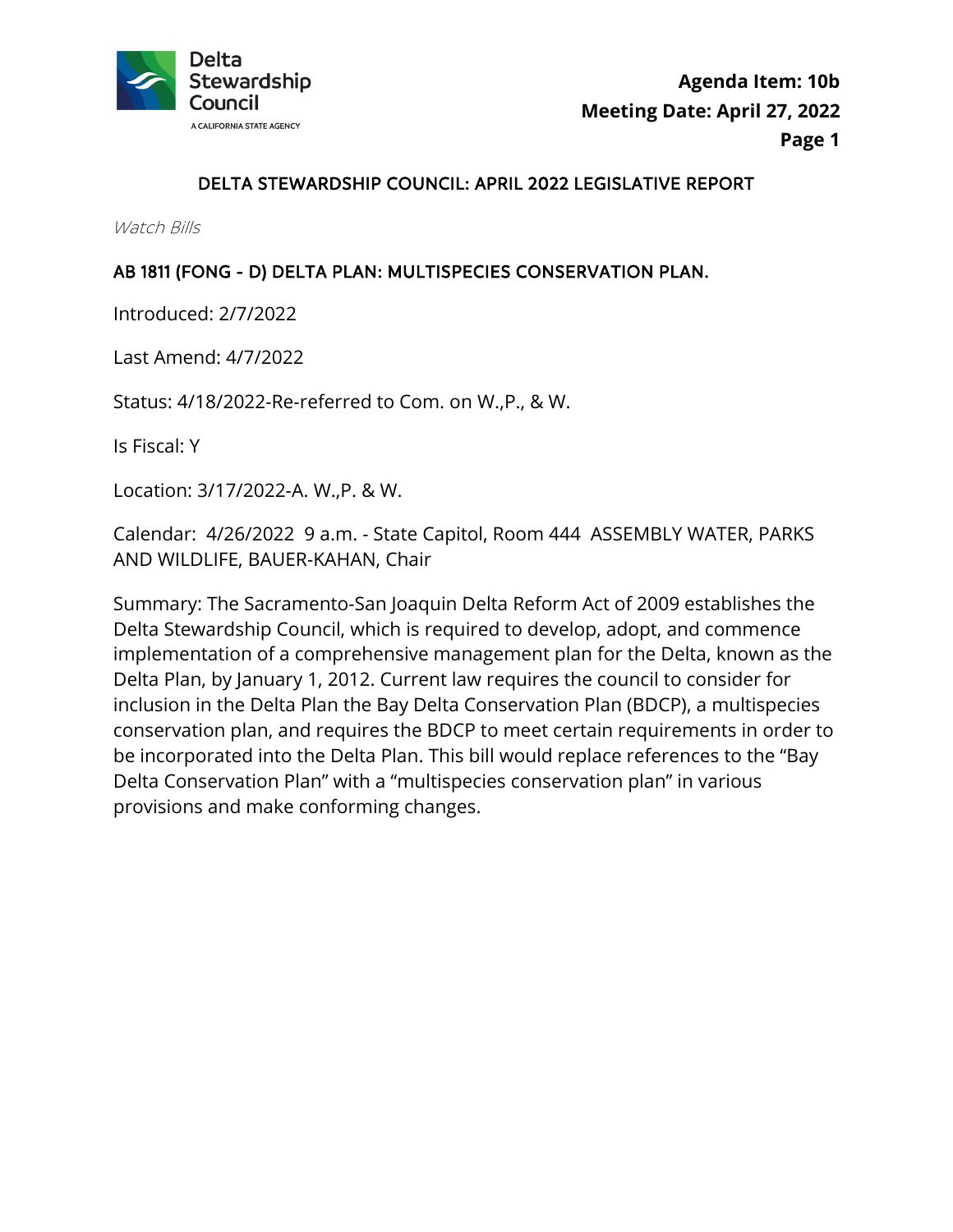#### AB 1845 (CALDERON - D) METROPOLITAN WATER DISTRICT OF SOUTHERN CALIFORNIA: ALTERNATIVE PROJECT DELIVERY METHODS.

Introduced: 2/8/2022

Last Amend: 4/4/2022

Status: 4/5/2022-Re-referred to Com. on W.,P., & W.

Is Fiscal: Y

Location: 3/23/2022-A. W.,P. & W.

 Calendar: 4/26/2022 9 a.m. - State Capitol, Room 444 ASSEMBLY WATER, PARKS AND WILDLIFE, BAUER-KAHAN, Chair

 Metropolitan Water District of Southern California to use the design-build Summary: Current law authorizes certain entities, including the Department of General Services, the Military Department, the Department of Corrections and Rehabilitation, and specified local agencies, to use the design-build procurement process, as prescribed, for specified public works. This bill would authorize the procurement process for certain regional recycled water projects or other water infrastructure projects. The bill would define "design-build" to mean a project delivery process in which both the design and construction of a project are procured from a single entity. The bill would require the district to use a specified design-build procedure to assign contracts for the design and construction of a project, as defined.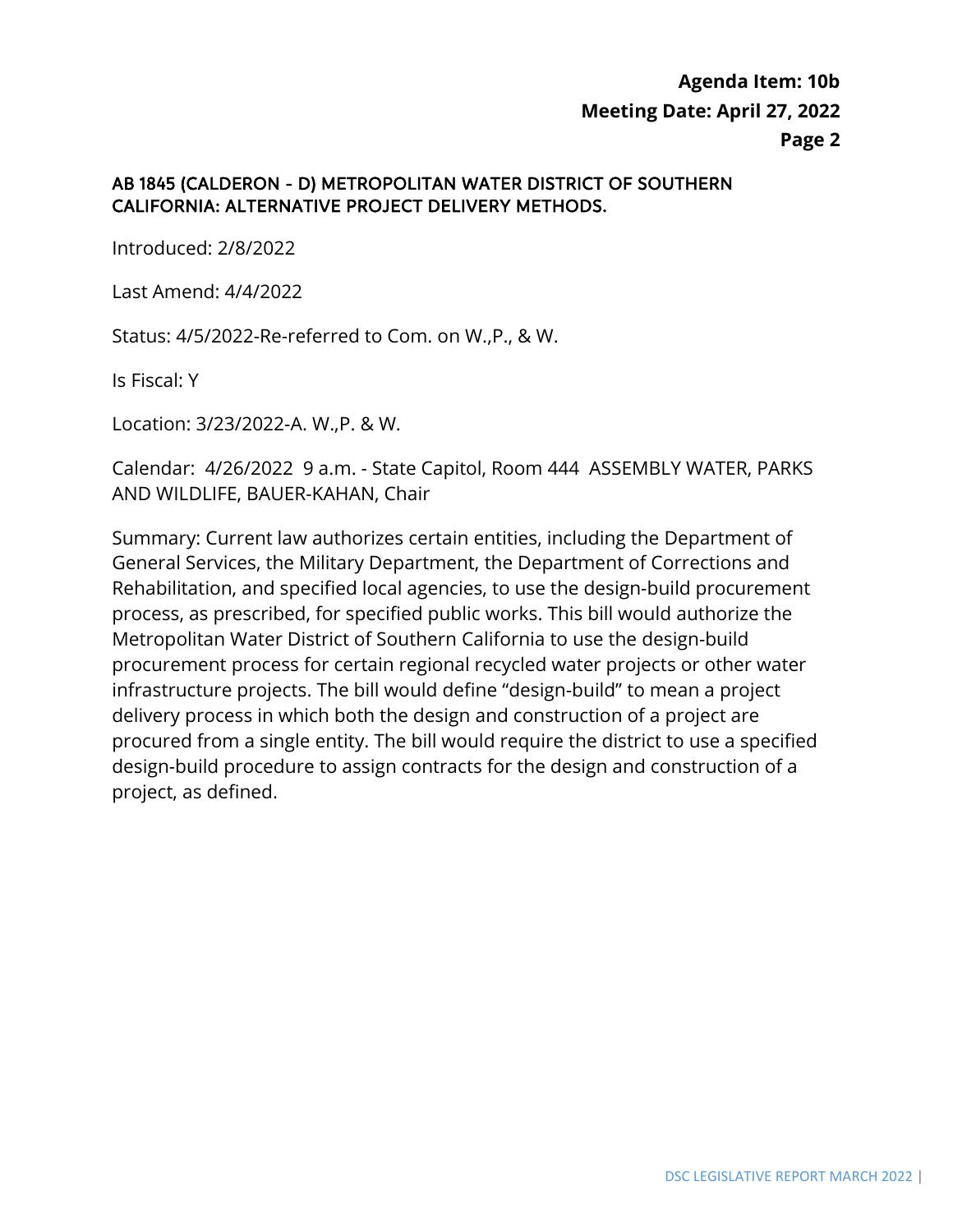### AB 1996 (COOLEY - D) STATE GOVERNMENT: ADMINISTRATIVE REGULATIONS: REVIEW.

Introduced: 2/10/2022

Status: 3/23/2022-From committee: Do pass and re-refer to Com. on APPR. (Ayes 5. Noes 0.) (March 23). Re-referred to Com. on APPR.

Is Fiscal: Y

Location: 3/23/2022-A. APPR.

Summary: The Administrative Procedure Act, in part, authorizes various state entities to adopt, amend, or repeal regulations for various specified purposes. These rulemaking provisions of the act require the Office of Administrative Law and the state agency proposing to adopt, amend, or repeal a regulation to review the proposed changes for, among other things, consistency with current state regulations. Current law requires the office to initiate a priority review of existing regulations when requested by a committee of the Legislature, as specified. This bill would require each state agency to, on or before January 1, 2026, review that agency's regulations, identify any regulations that are duplicative, overlapping, inconsistent, or out of date, to revise those identified regulations, as provided, and report to the Legislature and Governor, as specified. The bill would repeal these provisions on January 1, 2027.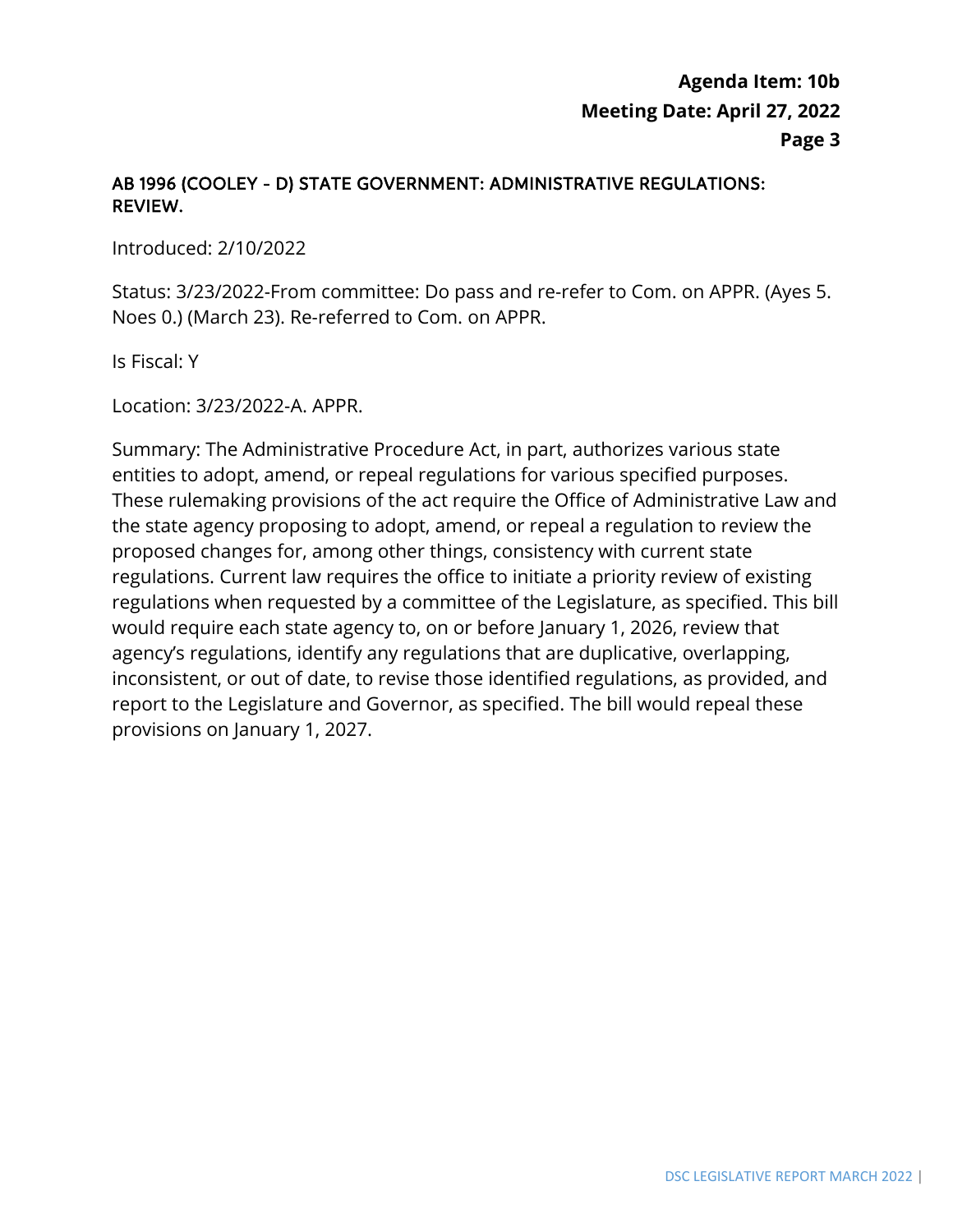### AB 2101 (FLORA - D) WHOLE ORCHARD RECYCLING PROJECTS: CARBON OFFSETS.

Introduced: 2/14/2022

Last Amend: 4/5/2022

Status: 4/19/2022-From committee: Do pass and re-refer to Com. on APPR. with recommendation: To Consent Calendar. (Ayes 11. Noes 0.) (April 18). Re-referred to Com. on APPR.

Is Fiscal: Y

Location: 4/18/2022-A. APPR.

 Resiliency Project Registry for the purpose of identifying and listing projects in the provided. This bill would expand the list of projects that may be included on the Summary: Current law requires the Natural Resources Agency, no later than July 1, 2023, to establish and maintain the California Carbon Sequestration and Climate state that drive climate action on the state's natural and working lands and are seeking funding from state agencies or private entities. Current law provides that carbon sequestration projects listed on the registry may include natural and working lands-based carbon sequestration projects and direct air capture projects. Current law authorizes the agency, in collaboration with relevant state agencies and in consultation with diverse stakeholders, to create an application process for applicants to have their projects located in the state listed on the registry, as registry to include whole orchard recycling projects.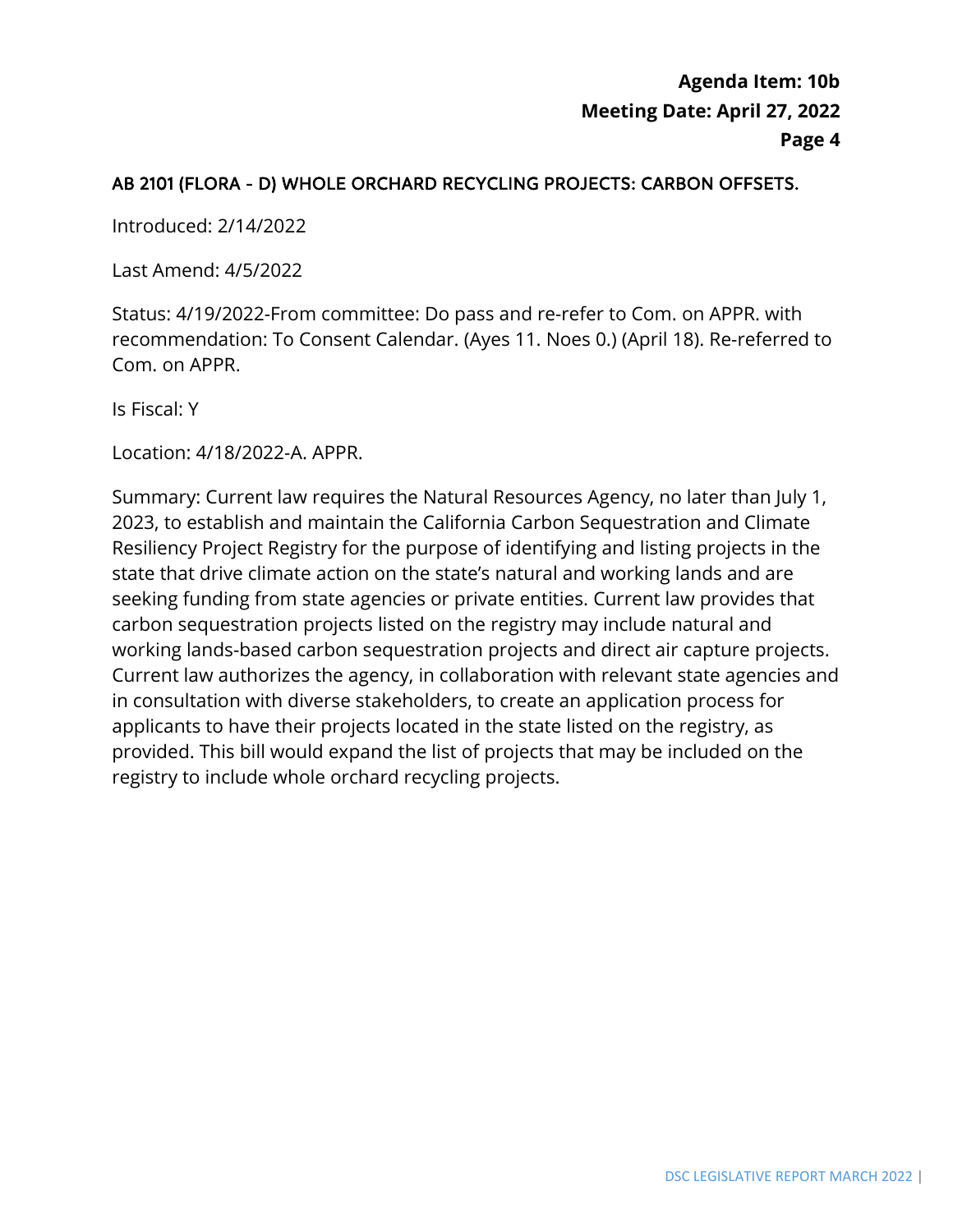### AB 2108 (RIVAS - D) WATER POLICY: ENVIRONMENTAL JUSTICE: DISADVANTAGED AND TRIBAL COMMUNITY REPRESENTATION

Introduced: 2/14/2022

Last Amend: 4/19/2022

Status: 4/19/2022-From committee chair, with author's amendments: Amend, and re-refer to Com. on W.,P., & W. Read second time and amended.

Is Fiscal: Y

Location: 3/23/2022-A. W.,P. & W.

Calendar: 4/26/2022 9 a.m. - State Capitol, Room 444 ASSEMBLY WATER, PARKS AND WILDLIFE, BAUER-KAHAN, Chair

 Summary: Would require that one of the persons appointed by the Governor to the State Water Resources Control Board be qualified in the field of water supply and water quality relating to disadvantaged or tribal communities and not be the same member as the member appointed who is qualified in the field of water supply and water quality relating to irrigated agriculture. The bill would also require that at least one person appointed to each regional board have specialized experience to represent disadvantaged or tribal communities.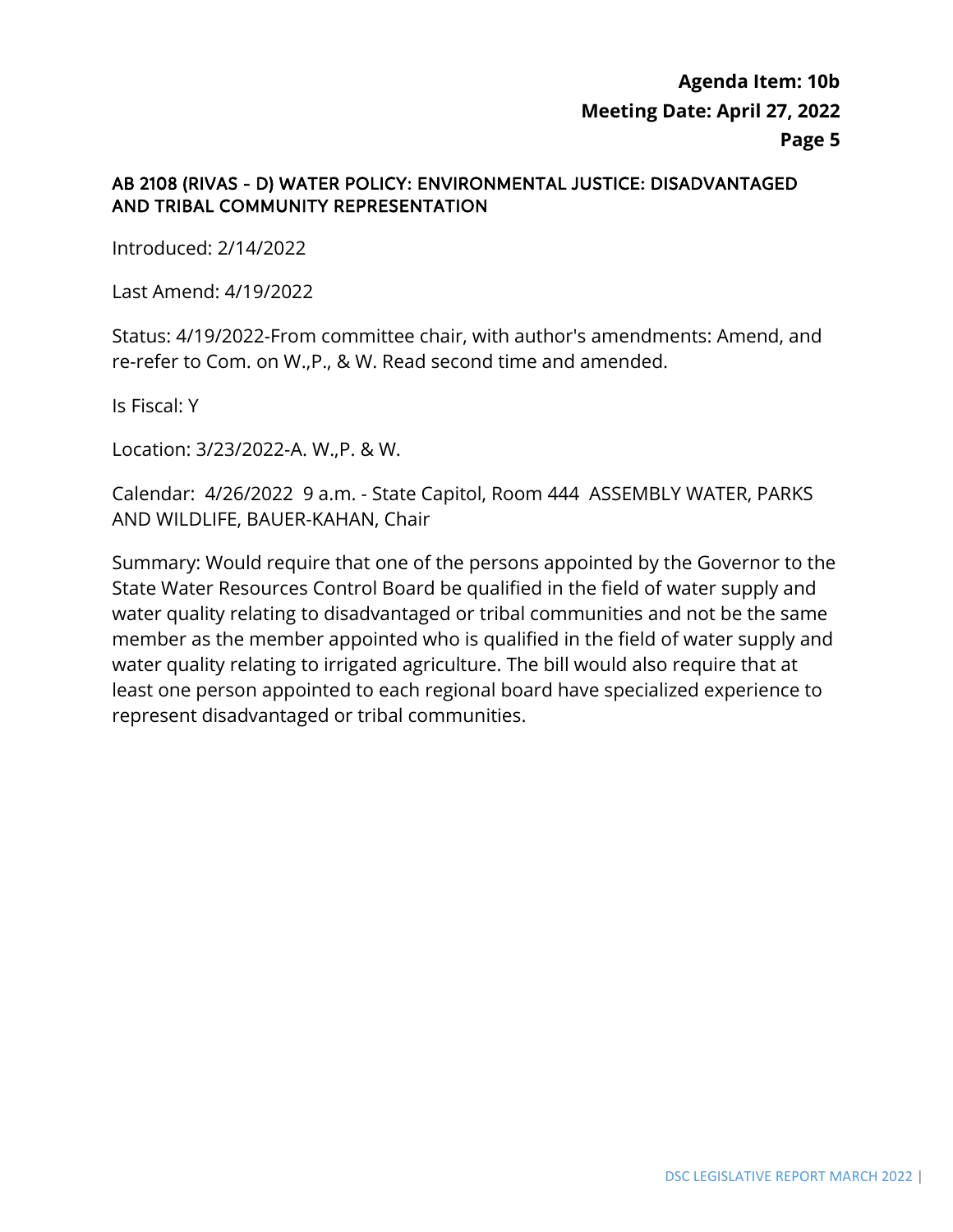### AB 2639 (QUIRK - D) SAN FRANCISCO BAY/SACRAMENTO-SAN JOAQUIN DELTA ESTUARY: WATER QUALITY CONTROL PLAN: WATER RIGHT PERMITS.

Introduced: 2/18/2022

Last Amend: 4/19/2022

Status: 4/19/2022-From committee chair, with author's amendments: Amend, and re-refer to Com. on E.S. & T.M. Read second time and amended.

Is Fiscal: Y

Location: 4/5/2022-A. E.S. & T.M.

 Calendar: 4/26/2022 1:30 p.m. - State Capitol, Room 444 ASSEMBLY ENVIRONMENTAL SAFETY AND TOXIC MATERIALS, QUIRK, Chair

Summary: Would require the State Water Resources Control Board, on or before December 31, 2023, to adopt a final update of the 1995 Water Quality Control Plan for the San Francisco Bay/Sacramento-San Joaquin Delta Estuary, as specified, and to implement the amendments to the plan adopted by the state board pursuant to Resolution No. 2018-0059 on December 12, 2018. The bill would prohibit the state board, on or after January 1, 2024, from approving a new water right permit that would result in new or increased diversions to surface water storage from the Sacramento River/San Joaquin River watershed until and unless the state board has taken those actions.

### SB 230 (PORTANTINO - D) STATE WATER RESOURCES CONTROL BOARD: CONSTITUENTS OF EMERGING CONCERN PROGRAM.

Introduced: 1/19/2021

Status: Passed Senate (37-0)

Location: 1/26/2022-A. Desk

Summary: Would require the State Water Resources Control Board to establish, maintain, and direct a dedicated program called the Constituents of Emerging Concern in Drinking Water Program for 5 years to assess the state of information and recommend areas for further study on, among other things, the occurrence of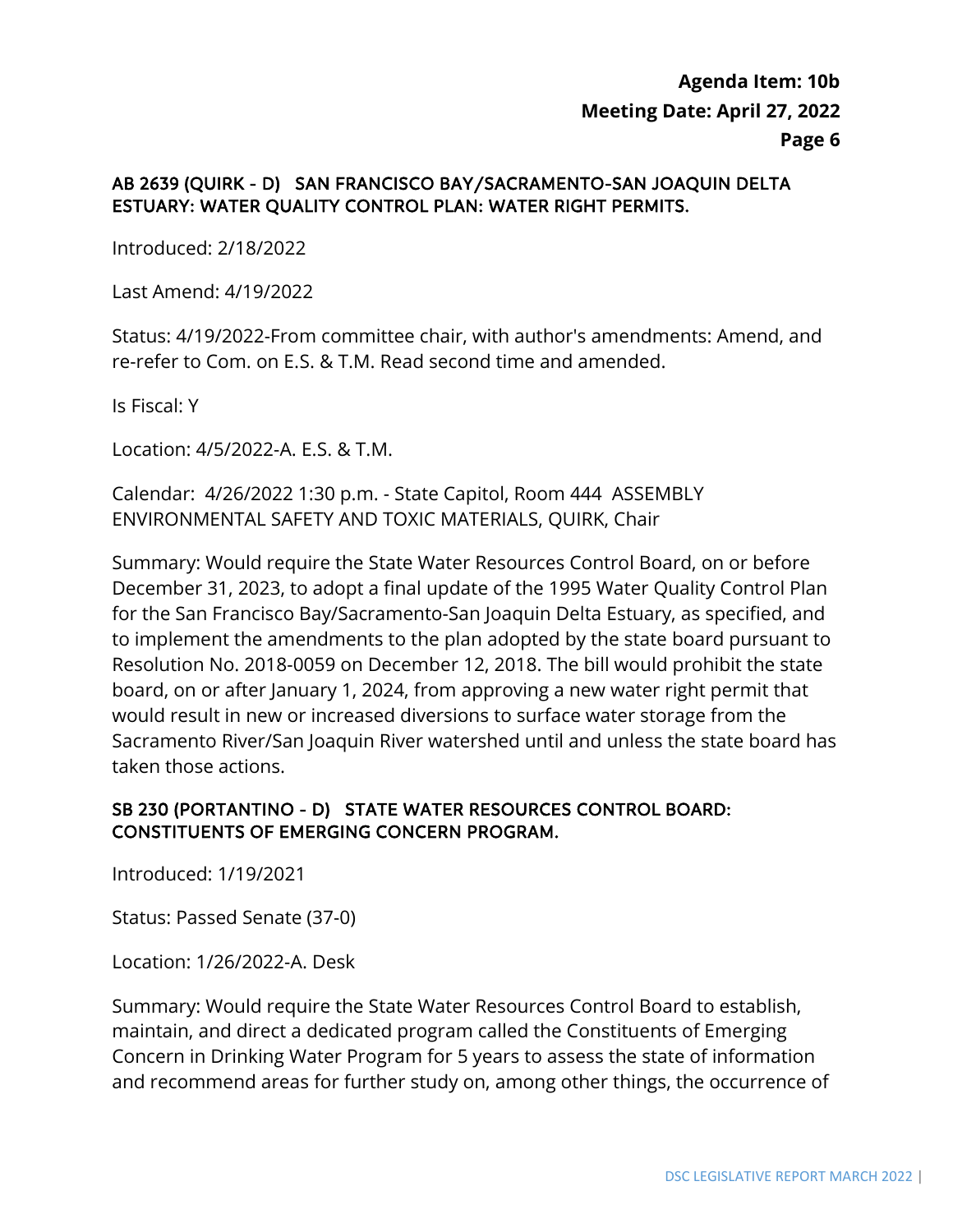constituents of emerging concern (CEC) in drinking water sources and treated drinking water. The bill would require the state board to convene, by an unspecified date, the Science Advisory Panel for 3 years to review and provide recommendations to the state board on CECs for further action, among other duties. The bill would require the state board to provide a final report to the Legislature by June 1, 2026, on the work conducted by the panel.

#### SB 901 (PAN - D) FLOOD PROTECTION: CITY OF WEST SACRAMENTO FLOOD RISK REDUCTION PROJECT.

Introduced: 2/1/2022

Last Amend: 3/31/2022

Status: 4/14/2022-Set for hearing April 25.

Is Fiscal: Y

Location: 4/7/2022-S. APPR.

 Calendar: 4/25/2022 10 a.m. - 1021 O Street, Room 2200 SENATE APPROPRIATIONS, PORTANTINO, Chair

Summary: Would adopt and approve the West Sacramento Project for flood risk reduction along the Yolo Bypass, Sacramento Bypass, and Sacramento River, which was adopted and approved by a specific act of the United States Congress in 2016, at an estimated cost to the state of the sum that may be appropriated by the Legislature for state participation, upon the recommendation and advice of the Department of Water Resources or the Central Valley Flood Protection Board.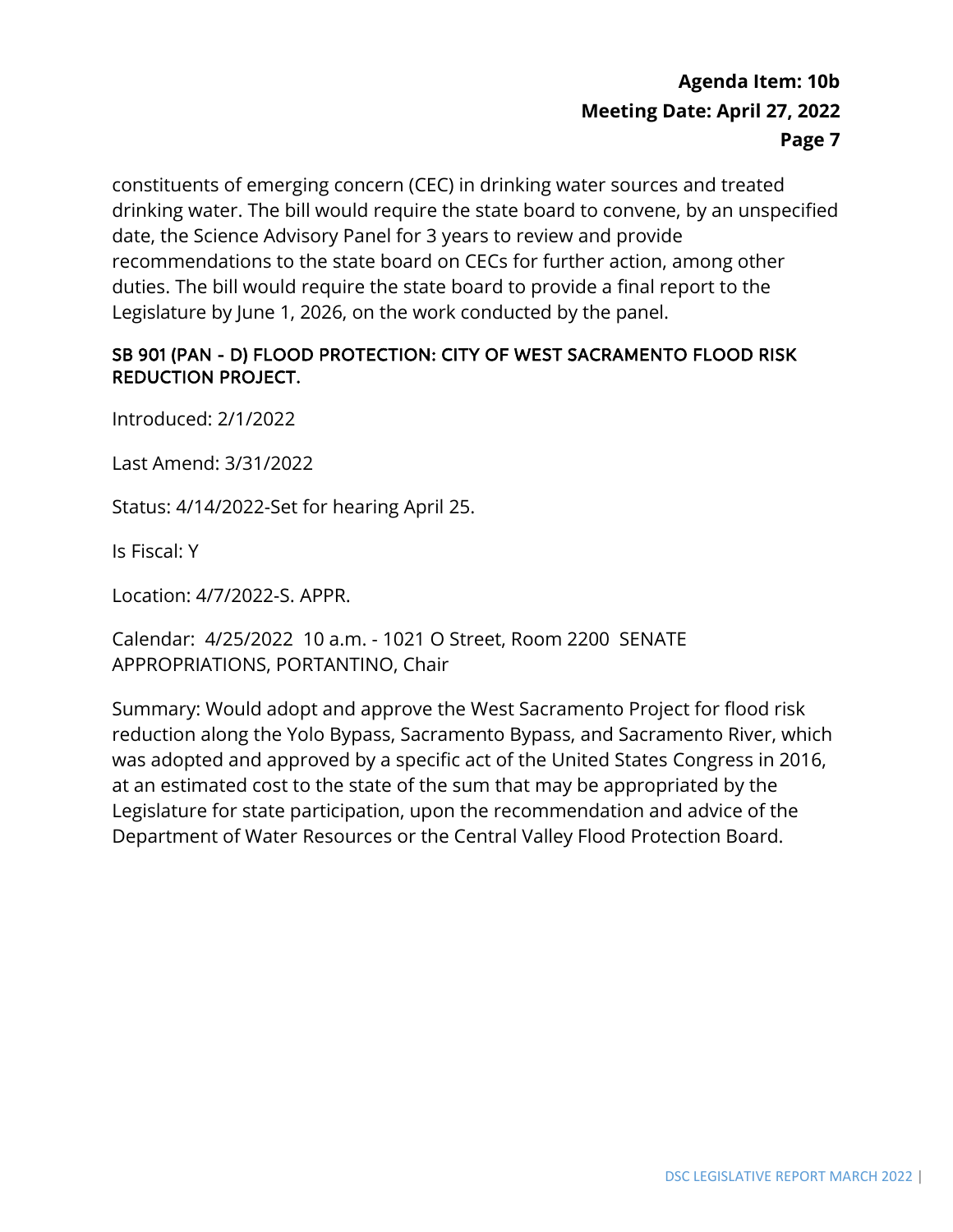### SB 1218 (HURTADO - D) DELTA STEWARDSHIP COUNCIL: ANNUAL WATER SUPPLY RELIABILITY ESTIMATION.

Introduced: 2/17/2022

Status: 4/13/2022-April 19 set for first hearing canceled at the request of author.

Is Fiscal: Y

Location: 3/2/2022-S. N.R. & W.

Summary: Current law, the Sacramento-San Joaquin Delta Reform Act of 2009, establishes the Delta Stewardship Council, which is required to develop, adopt, and commence implementation of a comprehensive management plan, known as the Delta Plan, for the Sacramento-San Joaquin Delta. This bill would require the council, at least once annually, to publish on its internet website, in consultation with relevant state and federal agencies and the public, a water supply reliability estimation for the water flows into the Delta and out of the Straits of Carquinez and into the San Francisco Bay.

### SB 1219 (HURTADO - D) 21<sup>st</sup> CENTURY WATER LAWS AND AGENCIES: COMMITTEE

Introduced: 2/17/2022

Last Amend: 4/6/2022

Status: 4/14/2022-Set for hearing April 27.

Is Fiscal: Y

Location: 4/5/2022-S. E.Q.

Calendar: 4/27/2022 9 a.m. - 1021 O Street, Room 2100 SENATE ENVIRONMENTAL QUALITY, ALLEN, Chair

Summary: Would require the Secretary of the Natural Resources Agency and the Secretary for Environmental Protection to convene a committee to develop and submit, on or before December 31, 2024, to the Governor and to the Legislature a strategic vision, proposed statutes, and recommendations for a modern 21st century set of water laws and regulations and state and local water agencies for the state, as provided. The committee would consist of 5 specified heads of state